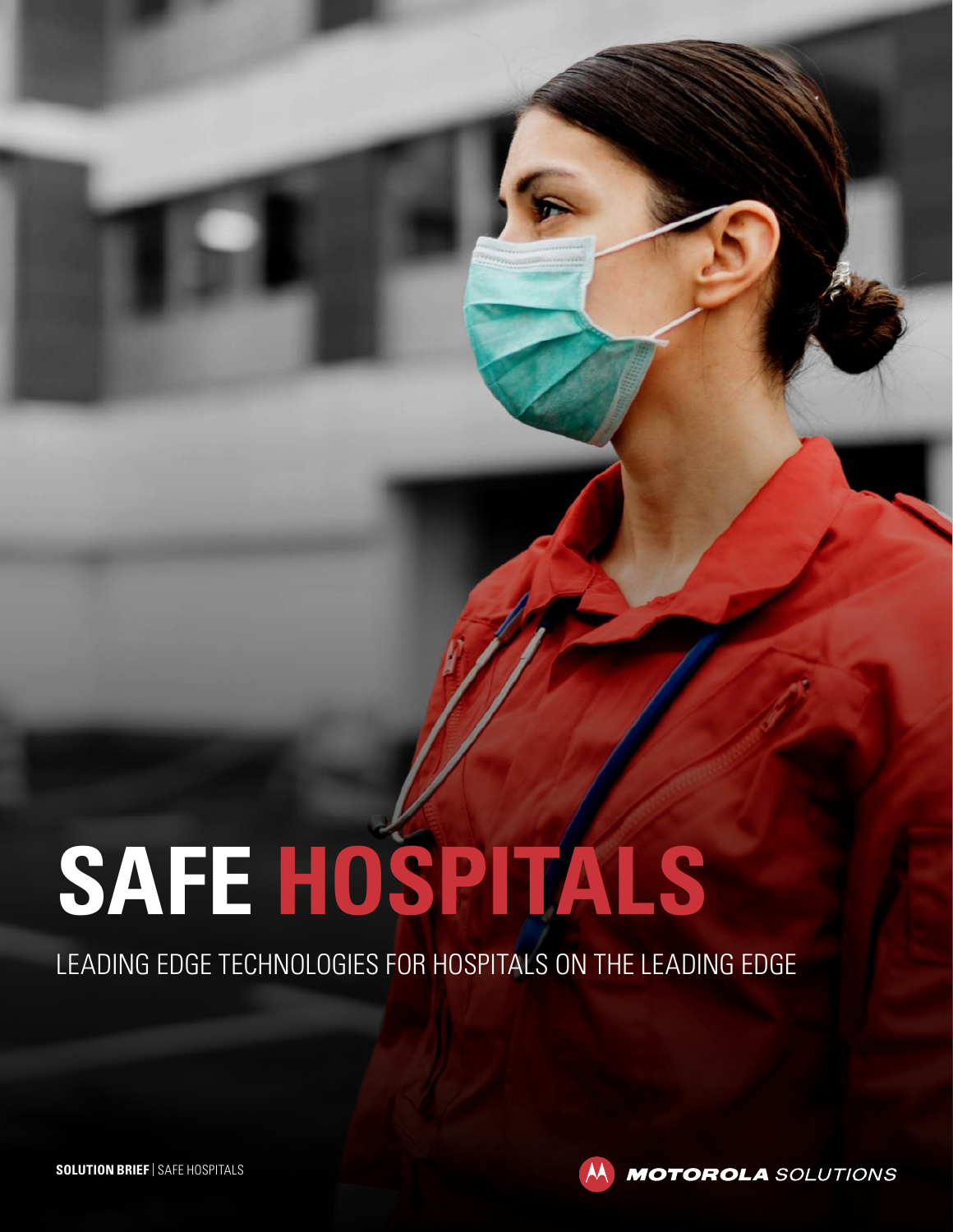# **CREATING SAFE HOSPITALS**

Your teams work every day to make sure the patients in your hospital receive individualized quality care while operating in a non-stop and unpredictable environment. But providing the highest level of care is only achievable with a foundation of safety. It's the center that holds hospital operations together — ensuring staff and caregivers are able to focus on their mission.

At Motorola Solutions, we've created the first and only end-to-end security technology ecosystem that unifies voice, video, data and analytics on one single platform — providing you with the foundation of safety you need by addressing the unique challenges of your hospital. Challenges unlike any other enterprise. Patients, visitors and staff coming and going 24/7. Valuable assets like pharmaceuticals and medical equipment to be secured and monitored. Patients to be cared for and protected.

We've also reimagined how the technologies used to help keep hospitals safe, can do even more — drive efficiencies, improve productivity and generate better outcomes. Because safety, efficiency and productivity are deeply interconnected. With the right technologies, you can be faster, smarter, more focused and more resilient — better at everything you do.

Because when technologies communicate and learn from each other, safety and performance improve across your entire enterprise. Intelligence advances outwards, giving you eyes and ears where you've never had them before. Information flows where it's needed — from cameras, to radios, to smart devices, to security operations centers and what you need to know is made clear. People collaborate in more personalized and productive ways, using any network or device they want. Fairness and accuracy replace biases and blindspots. Resiliency increases and decisions improve.



#### **EXAMPLE USE CASE: UNWANTED INDIVIDUAL ON PROPERTY**

Our Safe Hospitals integrated ecosystem allows you to address everyday concerns as well as emerging situations through the four pillars — Detect, Analyze, Communicate and Respond. We will explore how these pillars work together to address your hospital's challenges through the example of a Unwanted Individual on Property.

**All** 

Our Safe Hospitals technologies come together to efficiently keep hospitals secure and operations efficient — delivering the certainty of safety you need to deliver on your promise of quality care and patient satisfaction. Assuring administrators, caregivers and patients that situations are handled before they become incidents. Ensuring that when the unthinkable happens, there is technology in place to resolve the issue as quickly as possible.



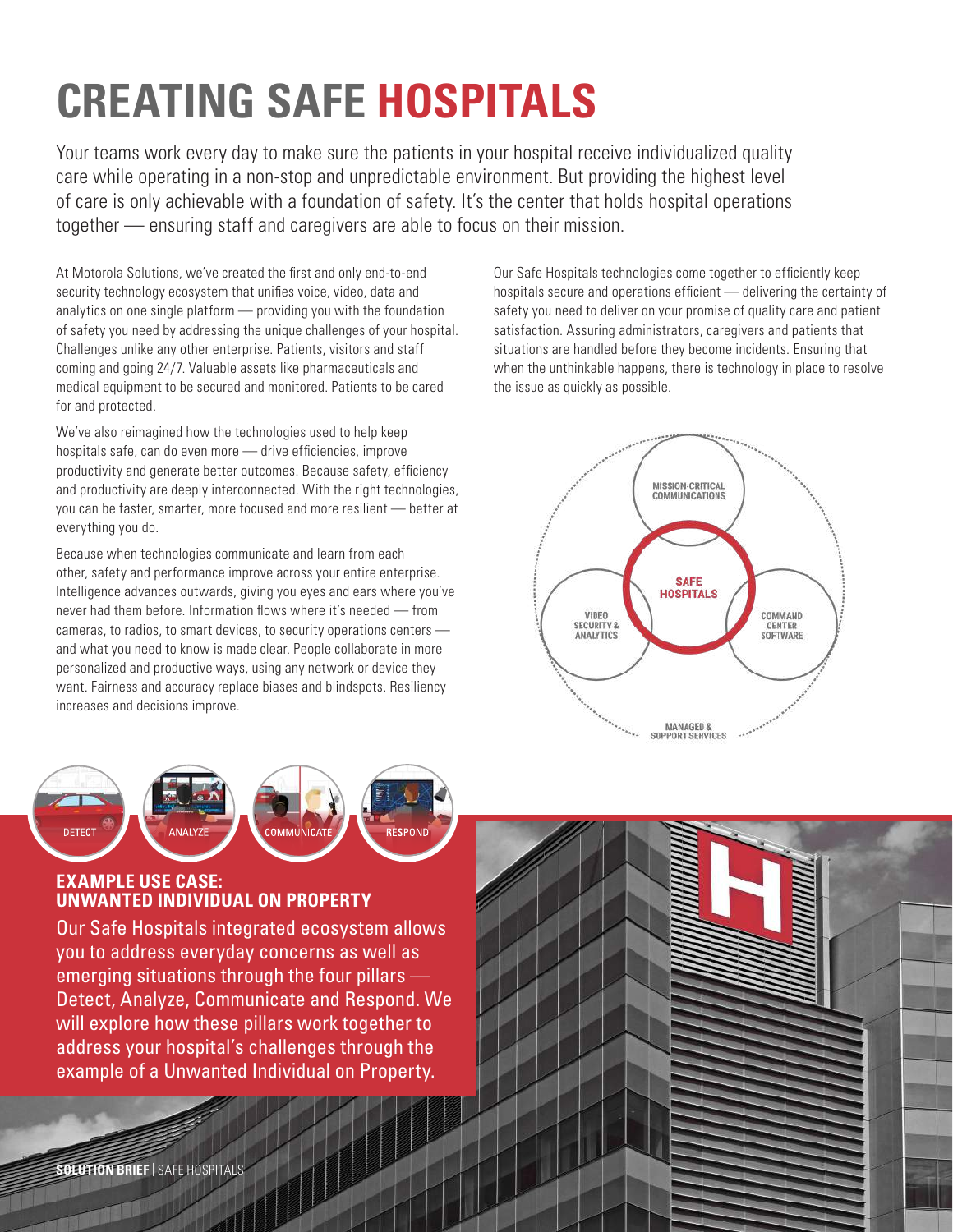# **DETECT**

Overseeing your facility can be a challenge. Patients, visitors and staff are constantly coming and going. Securing your premises takes time and staff hours, and grows increasingly difficult with your facility's size and multiple campuses. From controlling multiple points of entry, monitoring staff, patient and visitor movements, and securing and monitoring sensitive areas, detection plays a critical role in improving situational awareness and decreasing response times to potential threats and operational problems.

Integrated video security uses artificial intelligence to create high visibility across your facility and helps to deter potential threats. Automatic license plate recognition analyzes vehicles entering and exiting your campus. Access control provides entry management, immediate lockdown capabilities, and push notifications to devices. Radio alerts ensure all personnel — across multiple teams — are informed of critical information simultaneously.

All of this comes together to provide you with better insights — so you always know what is happening across your facility.

## **DETECTION SOLUTIONS**

## Video Security

Deter threats and enhance visibility across your facilities with specialized wide-view cameras for every location — such as fisheye for secure areas, multi-sensor for corridors, and pan-tilt-zoom for parking lots and common areas.

#### License Plate Recognition

Monitor roads and parking lots approaching and surrounding your hospitals and automatically alert security when threat-designated vehicles enter your perimeter.

## Watch List Alerting

Set an inner perimeter, identifying license plates of interest based on a secure, controlled watch list created and maintained by authorized users



within your security team. Expand the power of this capability to detect specific people of interest with the optional inclusion of facial recognition technology.

## Access Control

Manage staff and public access to buildings or restricted areas within your facilities using a role-based system with instant detection of individuals at access points and camera-based verifications.

#### Radio Alert

Instantly receive video analytic and access control alerts directly to your two-way radio via text message and text-to-voice alerts — including license plate recognition, breaches, loitering and presence detection.

## **UNWANTED INDIVIDUAL ON PROPERTY - DETECT** License Plate Recognized <u>is is is i</u>n  $\Box \Box \Box \Box$ An employee's ex-spouse with a history . . . . **TELE**  $\mathbf{m}$  and  $\mathbf{m}$ of violence detected entering hospital grounds using license plate recognition. **SOLUTION BRIEF** | SAFE HOSPITALS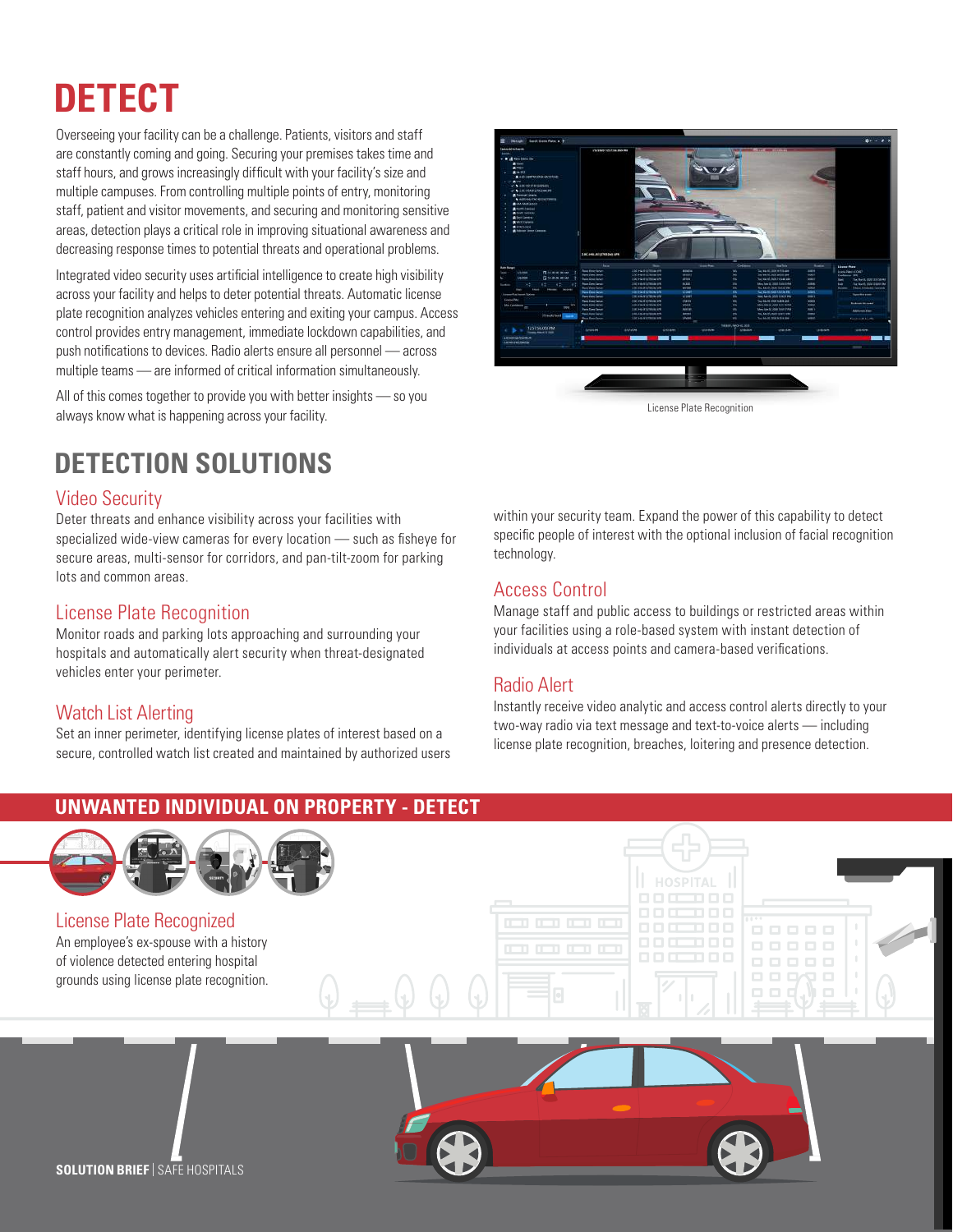# **ANALYZE**

You're responsible for monitoring a large facility filled with secure areas, public spaces, critical equipment and hundreds of patients, visitors and staff. Identifying unwanted individuals, tracking persons of interest and recognizing hazardous situations in this environment is a demanding task.

Appearance searches quickly and seamlessly explore video footage to record where a particular individual has been before and after a particular point in time. Integrated access control and badging provide real-time insights into personnel movements throughout the facility. Unusual Motional Detection technology reveals atypical events that need investigating — such as a visitor in an off-limits area.

Ultimately, these solutions and insights are crucial to cutting through the noise, locating points of interest and recognizing which events are important — so you can make an informed decision to take action. Appearance Search

## **ANALYTIC SOLUTIONS**

## Avigilon Appearance Search™

Find who you are looking for faster with video footage searches using specific physical descriptions such as clothing color, gender and age.

## Identity Search

Intelligently integrate ID badges with the power of video to map personnel movement throughout your entire premises via scanned door badge activity.



## Unusual Motion and Activity Detection

Reveal anomalies that may pose a safety or operational risk with artificial intelligence that "learns" typical hospital activities in a scene to automatically detect and flag unusual motion or activities.

## Focus of Attention

Easily identify where action is required with potentially critical video activities identified by color-coded hexagons so you can focus your attention on what's important.

## **UNWANTED INDIVIDUAL ON PROPERTY - ANALYZE**



## Appearance Detected

Unwarranted individual recognized exiting vehicle and approaching the main entrance. Individual appearance captured and their movements are automatically monitored.



**SOLUTION BRIEF** | SAFE HOSPITALS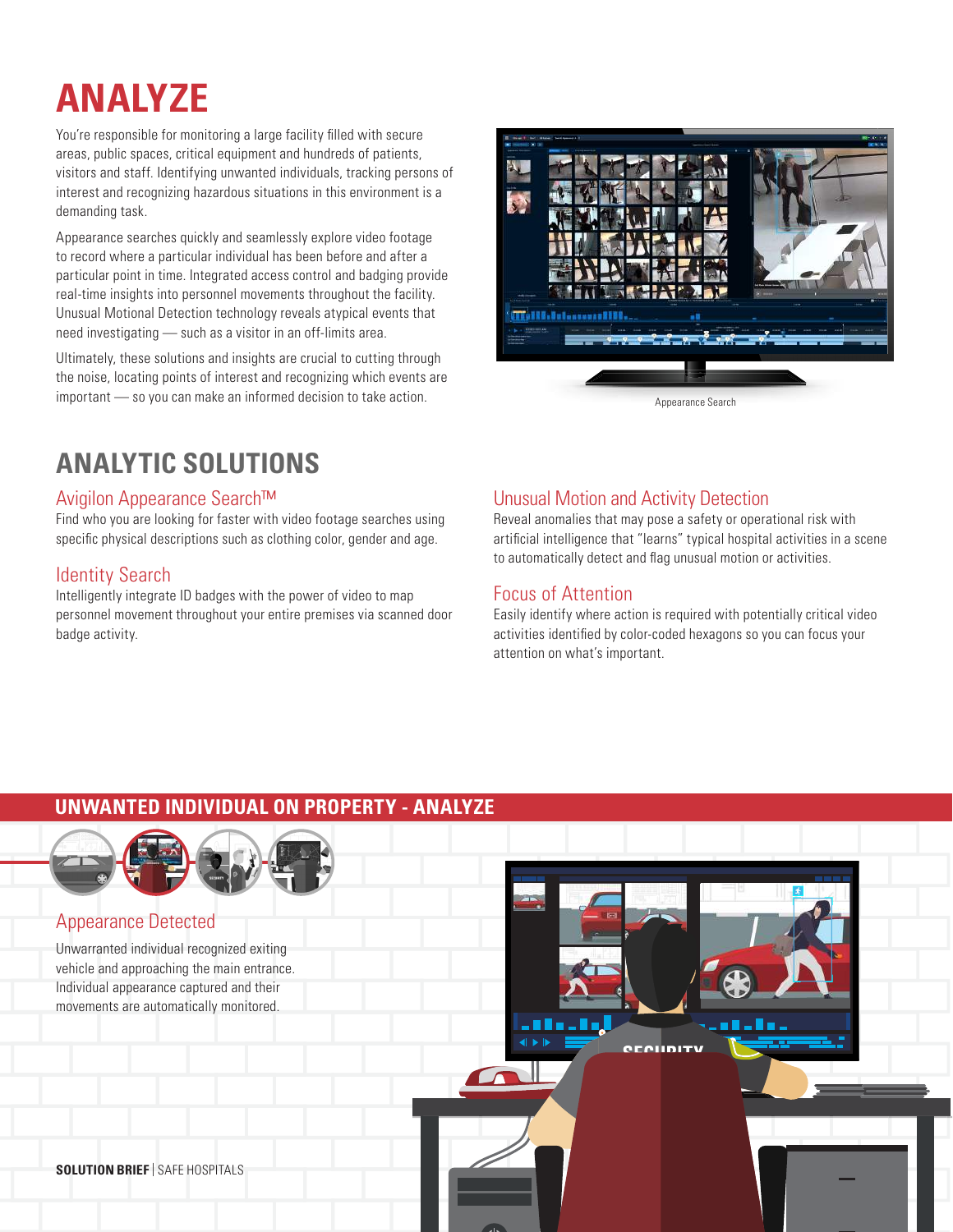# **COMMUNICATE**

Whether you are a security officer on-site with an aggravated patient or an administrator dealing with large-scale emergencies such as a perimeter breach, clear and timely communication is key to keeping your teams connected and informed.

Two-way radio communications instantly and reliably connect security, administration, caregivers, staff and local first responders. Radio alerts ensure key personnel — even across multiple teams — are informed of critical alerts. Broadband push-to-x extends your reach by enabling voice and data information to be shared across devices.

Connectivity — across devices and networks — is an important part of ensuring you and your entire team are aware and informed at all times.



Ally Dispatch

## **COMMUNICATION SOLUTIONS**

## Two-Way Radio Communication

Communicate securely and clearly across all zones of operation with rugged two-way radios that deliver superior voice clarity, rugged design, long battery life and outstanding range — ensuring personnel can hear and be heard. Additionally, transmit multimedia and data rich intelligence on your two-way radios using broadband enabled, purpose built, radio devices.

## WAVE PTX: Broadband Push-to-Talk

Share voice and data without boundaries with push-to-talk capabilities enhanced with the ability to push details via text, photo, video or file attachment to smartphones, tablets, laptops and even land-lines.

## CBRS Private LTE (NITRO)

Do more with less with enterprise-grade private broadband that enables you to share multimedia and data across your facilities using a private data network managed via a cloud-based portal.

## Dispatch Software

Simplify and standardize your dispatch process and workflow with streamlined dashboard views and instant communications across different devices, networks and locations scaled to your hospital's specific needs.

## **UNWANTED INDIVIDUAL ON PROPERTY- COMMUNICATE**



## Notification Communicated

Alert automatically sent across security teams and nearest security resources dispatched with location and images of an unwelcome individual.



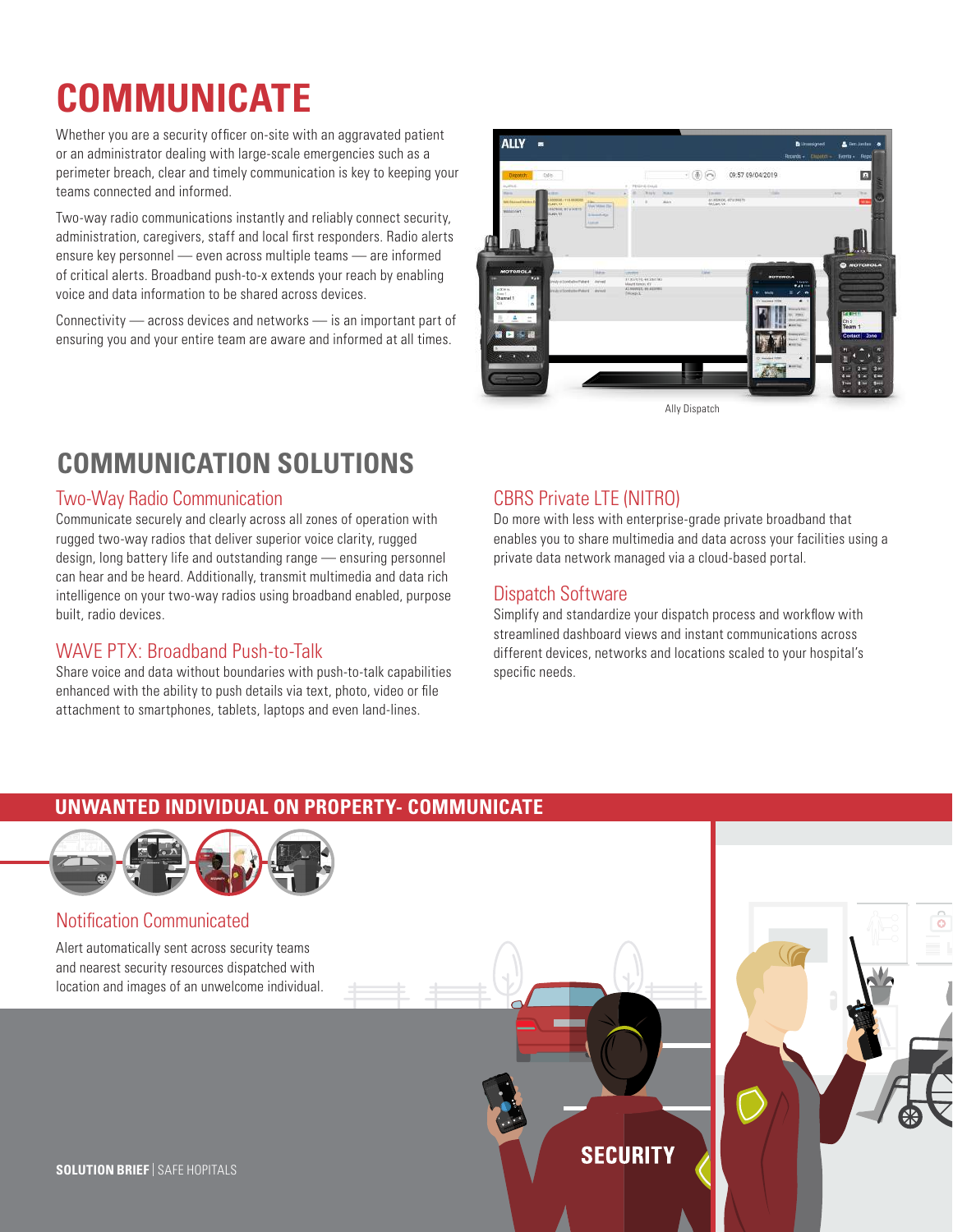# **RESPOND**

Whether it's an everyday incident or an emergency situation, healthcare institutions need to communicate with each other to coordinate a response in the most efficient way possible. Being ready and aware is critical to ensuring your team can quickly respond to problems before they escalate.

Dynamic interoperability makes it easy to directly share data with first responders in real-time, enhancing situational awareness. Incident management streamlines the logging of incident reports and makes it easy to share multimedia with other personnel. CommandCentral software aggregates points of intelligence to help coordinate incident response with informed decision making.

Because enabling rapid response and documenting past incidents can be the key to preventing incidents from becoming tragedies.



## **RESPONSE SOLUTIONS**

#### CommandCentral Aware Enterprise

Provide critical incident insights and eyes-on-the-scene with real-time video, resource location information, streamlined incident intelligence and direct communication connections between your facility and local law enforcement.

#### Critical Connect

Easily enable and disable dynamic, seamless and secure temporary communication links between networks with interoperability between first responders and hospital security.

## Ally Incident Management & Records

Streamline end-to-end incident and records management with customizable record fields and multimedia attachments, all accessible from web-enabled devices.

## Body-Worn Camera

Protect your team with an integrated video solution that captures high quality video evidence through a powerful mix of capabilities including live streaming and automated recording.

## **UNWANTED INDIVIDUAL ON PROPERTY - RESPOND**

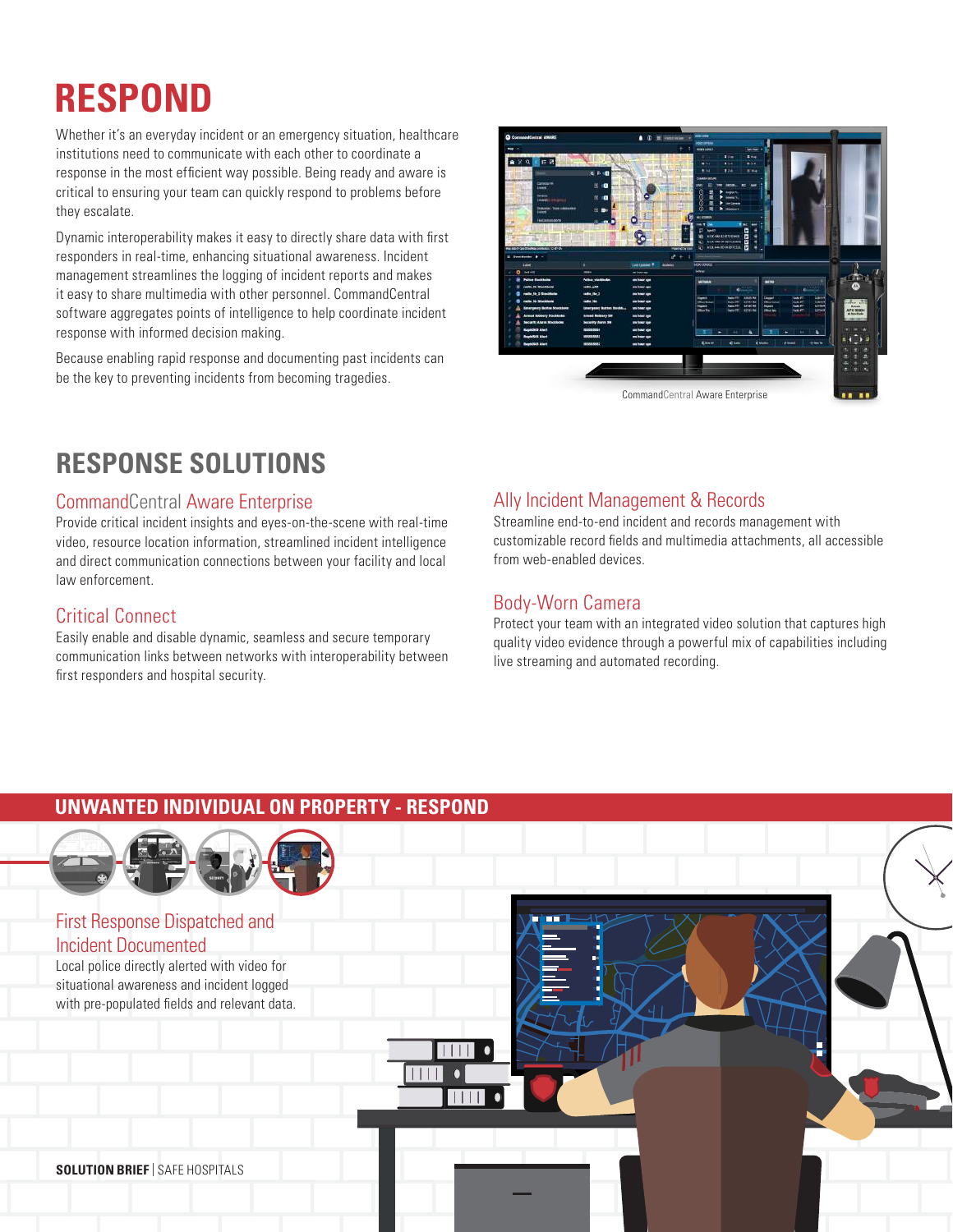## **AUTOMATE WORKFLOWS. MANAGE OPERATIONS. CONFIGURE YOUR TECHNOLOGY.**

## Get it done with Orchestrate.

Time is precious. And managing the communications, video and software that comprise your security and operations technology ecosystem can be a time-consuming, challenging task. What if there was a way for you to focus on what matters most, and automate the rest?

That's why we created Orchestrate. It's a simple, user-friendly and cloud-based interface tool that gives administrators the ability to configure and automate workflows that control their integrated security technology ecosystem. These intelligent, automated workflows also enhance efficiency as well as improve response times, effectiveness and overall personnel safety. It equips your security network operations teams with the capabilities they need to detect triggers across a number of installed devices and quickly take actions to reduce risk of breaches and downtime by automatically alerting the appropriate teams and executing the proper procedure. Orchestrate makes managing your day-to-day operations effortless by providing a self-service workflow management tool at your fingertips.

## **KEY FEATURES**

## Complex workflows, simplified.

Our business workflow automation solution, Orchestrate, is designed for your unique ecosystem. It allows you to integrate individual processes, fully manage and optimize workflows, and deliver a consistent response every time. The number and complexity of workflows can scale to meet the needs of your operations. Because Orchestrate is a secure, cloud-based, cross-technology platform, users can access and build customized solutions from anywhere, at any time.

## **AUTOMATATION**

## Let intelligent workflows do the work.

Your organization is being continually challenged to do more with less - and to do it quickly, efficiently and cost-effectively — all while protecting people's safety. When you are able to immediately recognize and respond to threats and unexpected events, you are able to focus on the work at hand. Ensuring nothing is missed. From simple machine-assisted decision-making to complex workgroup action and event management, Orchestrate empowers you to address the unique challenges of your operation, automatically. All so you can keep your focus on what matters most.

## **EMPOWER YOUR OPERATIONS**

Address the unique challenges of your operation, automatically.



## **HOW ORCHESTRATE WORKS**

#### Self-service workflow creation.

Administrators can create rule-based, automated workflows between their technology sleeves to enhance efficiency as well as improve response times, effectiveness and overall safety.



#### **EXPLORE**

Define business logic with a simple to use, single-pane graphical interface

| <b>HATCH</b><br>Gamma<br>Economic<br><b>Ellisian</b><br>-<br>Constant 1 March 1970 and 1 1980 Editors<br><b>Services</b><br>-10<br>Encore<br><b>Ernest</b><br><b>CONSTRUCT</b> |
|--------------------------------------------------------------------------------------------------------------------------------------------------------------------------------|
|                                                                                                                                                                                |
|                                                                                                                                                                                |
| Salesman<br>$\overline{a}$<br>Simon<br>52.78<br><b>Concert</b>                                                                                                                 |

#### **CONFIGURE**

Create automated workflows for machine-assisted decision-making



#### **ACTIVATE**

Leverage analytics to trigger conditional logic, alerting and informing relevant teams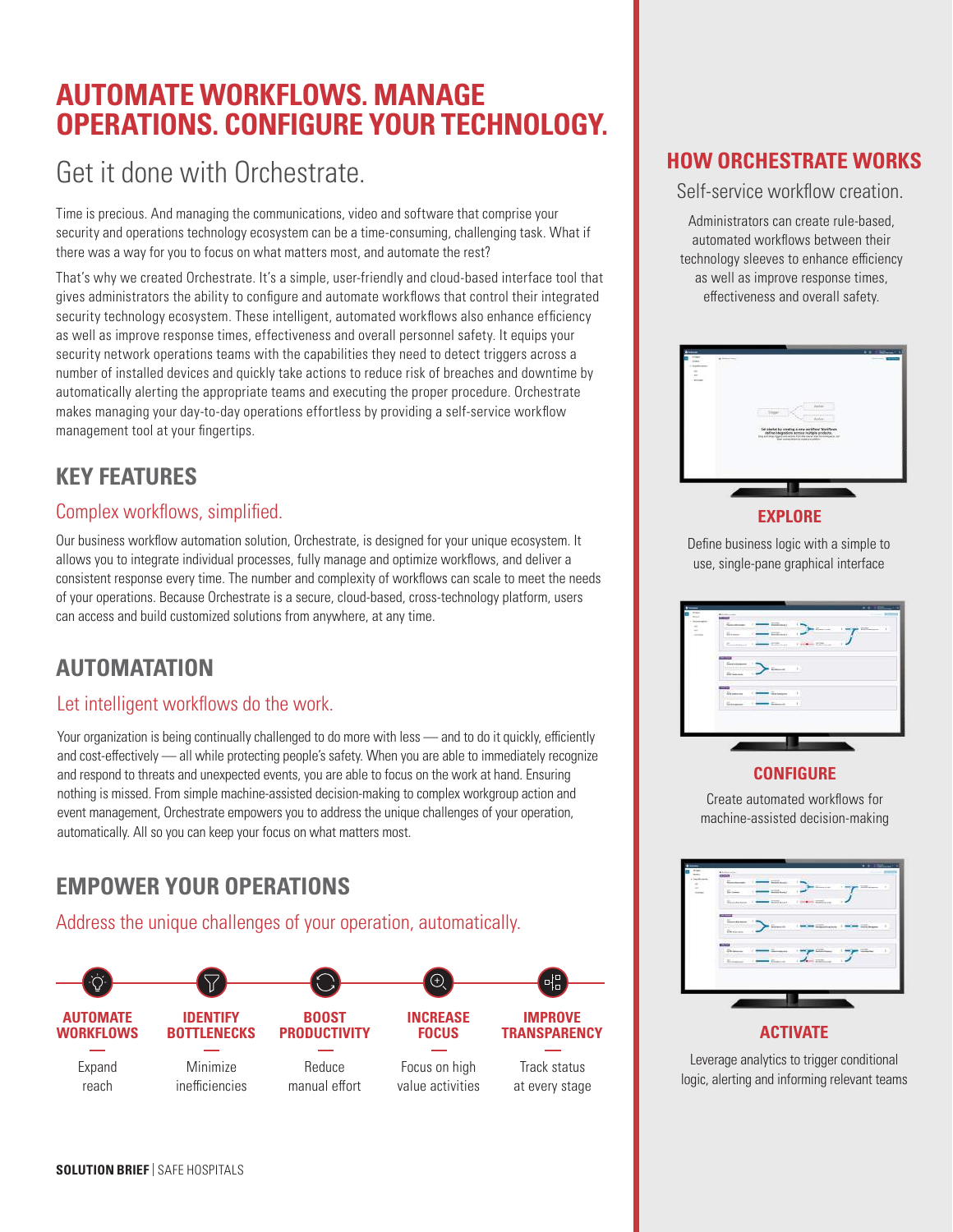

# **SERVICES**

Effectively managing a complex ecosystem can be complicated. You need the right service support and management to ensure your day-to-day needs are taken care of — ensuring smooth operations. At Motorola Solutions, our unique service offerings provide technical support, hardware repair and replacement, and software updates to ensure your two-way radio, infrastructure,cameras and software are always working at peak performance.

of assults against<br>functionality of two-way radios, in<br>and pre-tested software updates.<br>or customers<sup>1</sup>

healthcare workers is attributed to patients or customers<sup>1</sup>

## Technical Support

Effectively troubleshoot and promptly resolve technical and non-technical issues with dedicated experts.

## Repair and Replacement

Protect system components from normal wear and tear and keep them in operation with state-of-the-art diagnostics equipment, repair tools and replacement parts.

#### Software Updates

Ensure continuous security, extended performance and enhanced functionality of two-way radios, infrastructure and cameras with certified